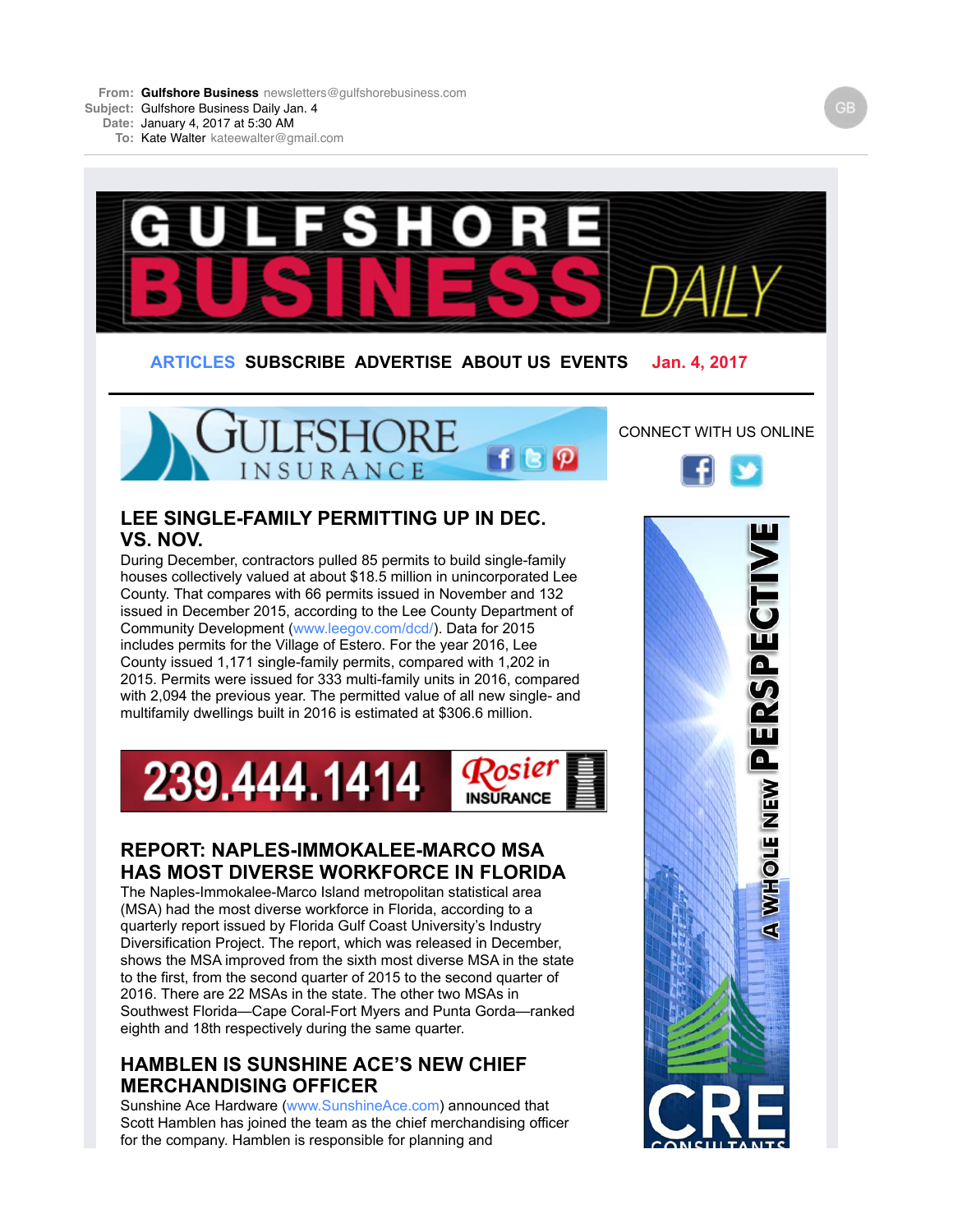p y p p g implementation of merchandising and marketing strategies at Sunshine Ace Hardware and its seven retail locations. A Virginia native, Hamblen moved to Florida in 2008 where he continued to accrue his more than 20 years of experience in the retail industry. Prior to joining Sunshine Ace Hardware, Hamblen worked for well-known retail companies throughout his career, including Office Depot and Circuit City.



## *GULFSHORE BUSINESS* **SOURCEBOOK— NEW EDITION**

In April, *Gulfshore Business* will publish a new annual called *The Sourcebook*. This edition will be an important resource, especially for newcomers, about how to succeed at business in Southwest Florida. It will include comprehensive data and demographics, as well as extremely useful industry specific lists. Bonus distribution will include area business hotels, airports, and chambers of commerce. To advertise, contact Rob Wardlaw, rwardlaw@gulfshorebuisness.com (Collier); Debbie Coolman, dcoolman@gulfshorebuisness.com (Lee/Charlotte); Janet

Choisnet, jchoisnet@gulfshorebusiness.com (Lee/Charlotte).

## **DYER NAMED A VP AT CHARLOTTE STATE BANK**

Trust Officer Martha Dyer has been named a vice president of Charlotte State Bank & Trust. Dyer has been a member of the bank's Trust & Investment Management Services division since 2012, starting out as an administrative assistant and working her way up to trust officer and now vice president. Dyer has more than 22 years of business and accounting experience and has served clients as a trust administrator for more than 10 years. She completed the American Bankers Association trust course in 2006.

## **COLLIER COMMUNITY FOUNDATION RECEIVES ACCREDITATION**

The Community Foundation of Collier County (cfcollier.org) recently received accreditation with the nation's highest standard for philanthropic excellence. National Standards for U.S. Community Foundations establish legal, ethical and effective practices for community foundations everywhere. The National Standards for U.S. Community Foundations program requires community foundations to document their policies for donor services, investments, grant-making and administration.

SERVING SOUTHWEST FLORIDA SINCE 1949



STRONGLY ROOTED IN OUR COMMUNITY Our team stands ready to meet all your legal needs.

**LEARN MORE** 

# **Commercial Real Estate Brokers**

**RANDAL MERCER BRANDON STONEBURNER** 

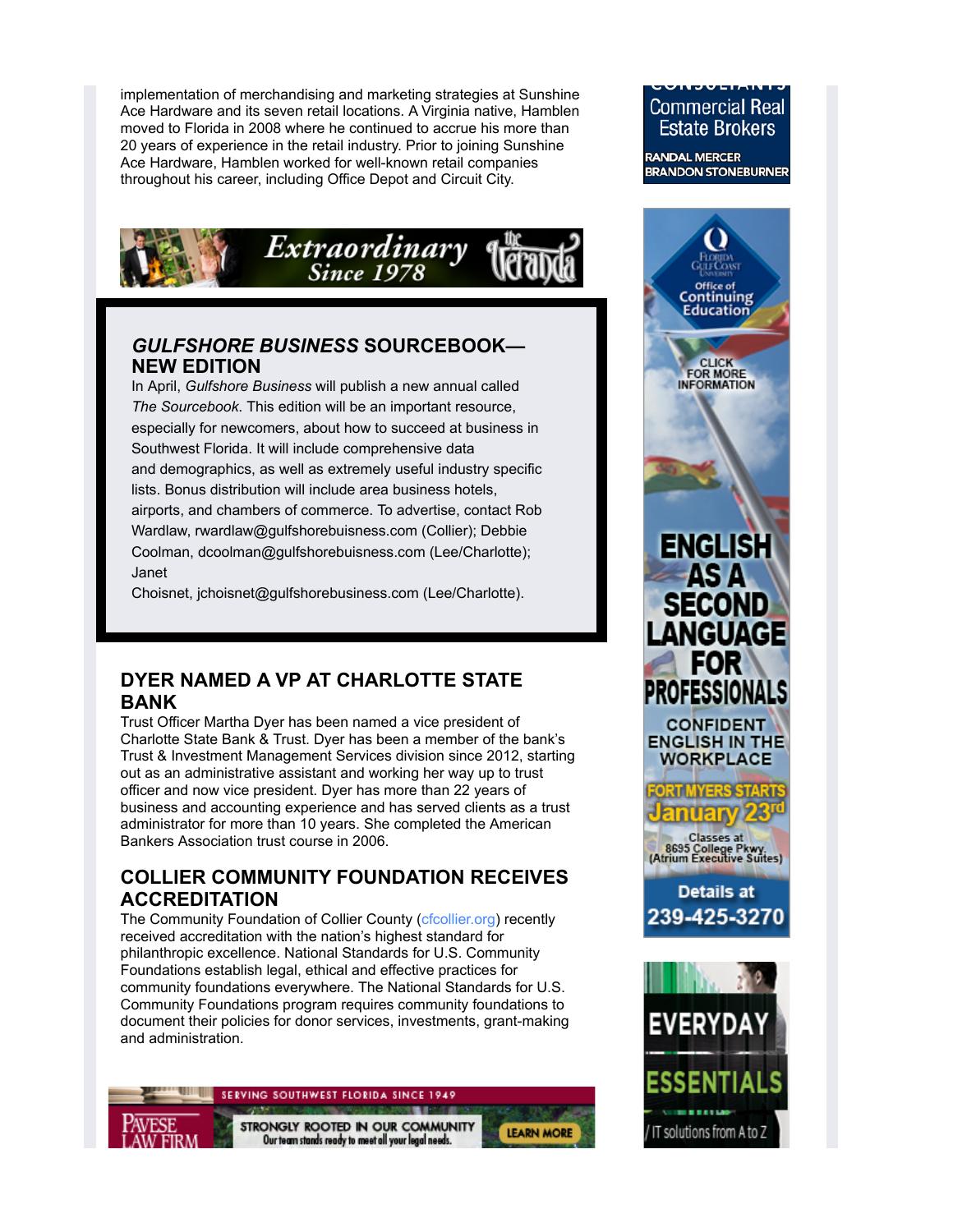## **ENTECH'S BRENES RECEIVES CERTIFICATION**

Entech (www.entechUS.com) announced that Chris Brenes, its director of IT and Security, recently completed the requirements to earn a Certified Ethical Hacking (CEH) certification. This certification allows information security professionals to help a business defend itself against attacks by malicious hackers. The CEH certification is administered by the International Council of E-Commerce Consultants (www.eccouncil.org).

#### **STRAYHORN NAMED CHAIRMAN OF HOUSING AUTHORITY**

The Housing Authority of the City of Fort Myers (www.hacfm.org) has appointed E. Bruce Strayhorn as chairman of its board of commissioners. Strayhorn practices law with the firm of Strayhorn & Persons, P.L. in Fort Myers. He has served as assistant state attorney, director of the Fort Myers Downtown Property Owners' Association, board member of the Lee County Housing Development Corporation and member of the Lee County Affordable Housing Task Force. He has served on the Housing Authority of the City of Fort Myers board since 1989.



(CLM) Cont Cheeser 17th Annual Southwest Florida CCIM District **COMMERCIAL REAL ESTATE OUTLOOK CONFERENCE** 

January 19, 2017 **RESERVE YOUR SEAT TODAY!** 

**THE REAL PROPERTY AND RESIDENCE** 

## **FACE AWARDS 2017 SPONSORSHIPS**

The 2017 Face Awards, presented by *D'Latinos* and *Gulfshore Business* magazines will be held from 6-9 p.m. on March 24 at the Hyatt Regency Coconut Point Resort & Spa. Be part of this special evening and support the Face Awards' mission of celebrating diversity in Southwest Florida by being a sponsor of the event. There is a generous benefits package including free tickets, tables, recognition, advertising, and social media. For more information, contact Rob Wardlaw, associate

publisher, rwardlaw@gulfshorebusiness.com (Collier); Debbie Coolman, dcoolman@gulfshorebuisness.com (Lee/Charlotte); Janet Choisnet, jchoisnet@gulfshorebuisness.com (Lee/Charlotte).

## **JA ANNOUNCES HALL OF FAME BOARD**

Junior Achievement of Southwest Florida (www.JASWFL.org) announced the members of its 2017 Business Hall of Fame, Lee County, advisory board. The committee will be led by chair Travis Merrick, branch manager at GFA International Inc. Other members selected to this year's board include: Jeff Beal, commercial accounts analyst for Brown and Brown Insurance; Scott Beatty, attorney at Henderson Franklin; Lindsey Calvert, account executive at Office Furniture & Design Concepts; and Jason Duke, first vice president, financial advisor with Morgan Stanley Wealth Management.

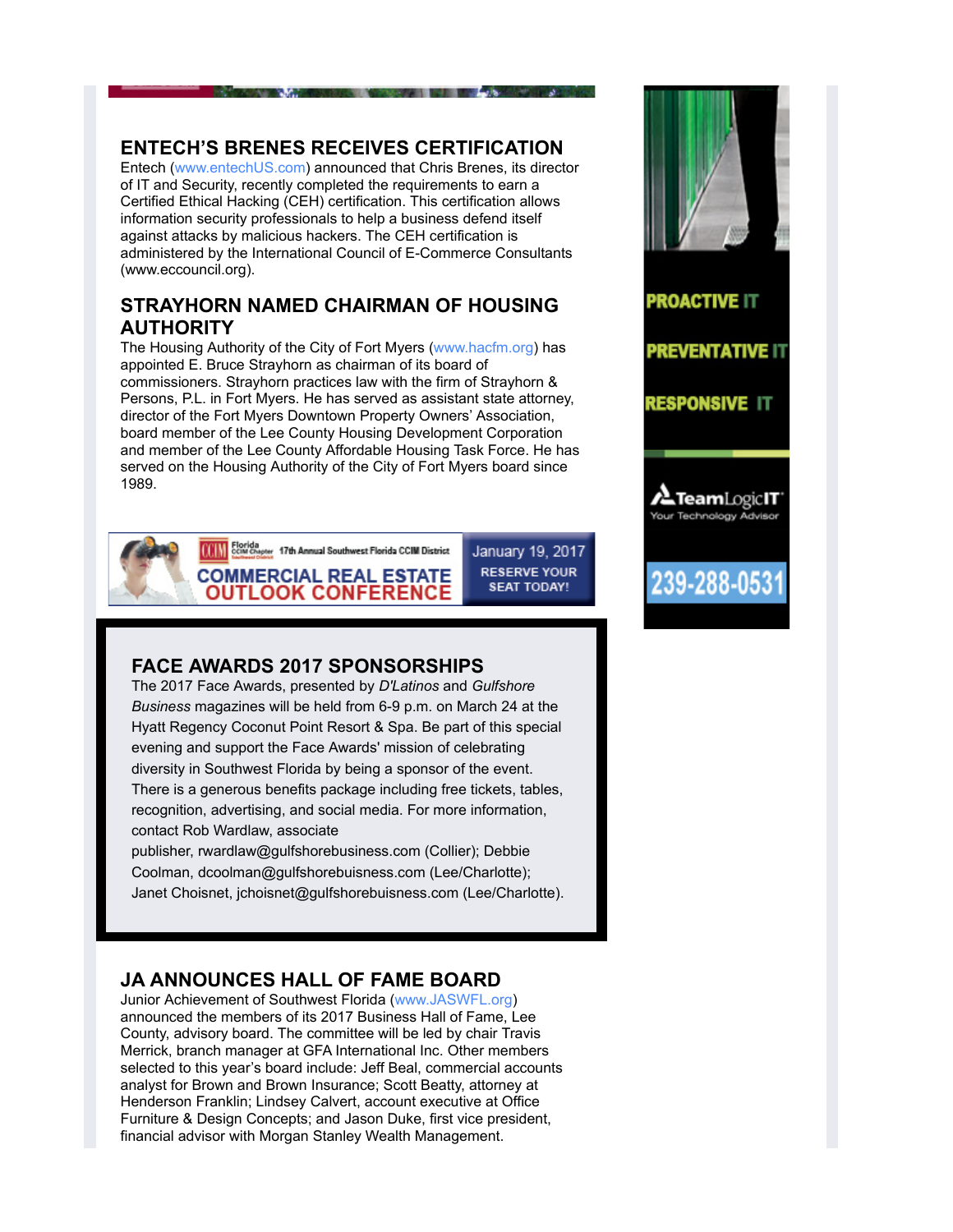# **BRADLEY TO RETIRE FROM LARC**

LARC Inc. (www.larcleecounty.org) has announced the upcoming retirement of Executive Director Roger Bradley, effective Jan. 31. Bradley's retirement will end a tenure spanning 31 years and one characterized by exceptional leadership and devoted service to the disabled community. A retirement reception will be held at 5:30 p.m. Jan. 17 at Harborside Event Center. Reservations can be made by calling (239) 334-6285.



# **FPA OF SWFL 2017 ANNUAL ECONOMIC FORECAST**

The Financial Planning Association of Southwest Florida is hosting the 2017 Annual Economic Forecast at Hodges University at 5:30 p.m. on Jan. 19. The event features two nationally recognized economists. Douglas Duncan, senior vice president and chief economist of Fannie Mae was named among

*Bloomberg/Businessweek*'s top 50 most powerful people in real estate. He will discuss the national economy. Christopher Westley, Florida Gulf Coast University professor of economics and director of the FGCU Regional Economic Research Institute has been published more than 100 times. He will discuss the regional Southwest Florida economy. Tickets are \$35 includes hors d'oeuvres and cash bar. Register at fpaswfl.org or call FPA of SWFL chapter President Mark Matos at (239) 297-3886 for more information. Two CE credits available for Certified Financial Planners.

#### **MILLSAP TO SPEAK AT AMERICAN ASSOCIATION OF UNIVERSITY WOMEN EVENT**

Deb Millsap, executive director, Blue Zones Project–Southwest Florida, will speak at the Feb. 2 meeting of the Greater Naples Branch of the American Association of University Women (www.aauwgnb.org). The event will be held from 2-4 p.m. at Hodges University, Gaynor (Administration) Building, 2655 Northbrook Drive, Naples, Second floor, Rooms 210 and 211.

# **CHARITABLE NOTES**

The 2017 WINK News Feeds Families Hunger walk is fast approaching, and the Harry Chapin Food Bank of Southwest Florida is urging prospective walkers to finish registering their teams and turn in their pledges. The ninth annual walk, which kicks off at 9:30 a.m. on Jan. 21, is the biggest fundraiser of the year for the food bank. The two-mile, non-competitive, family and pet-friendly walk will be held at the Miromar Outlets in Estero.

Organizers are aiming to top last year's total of \$305,000 For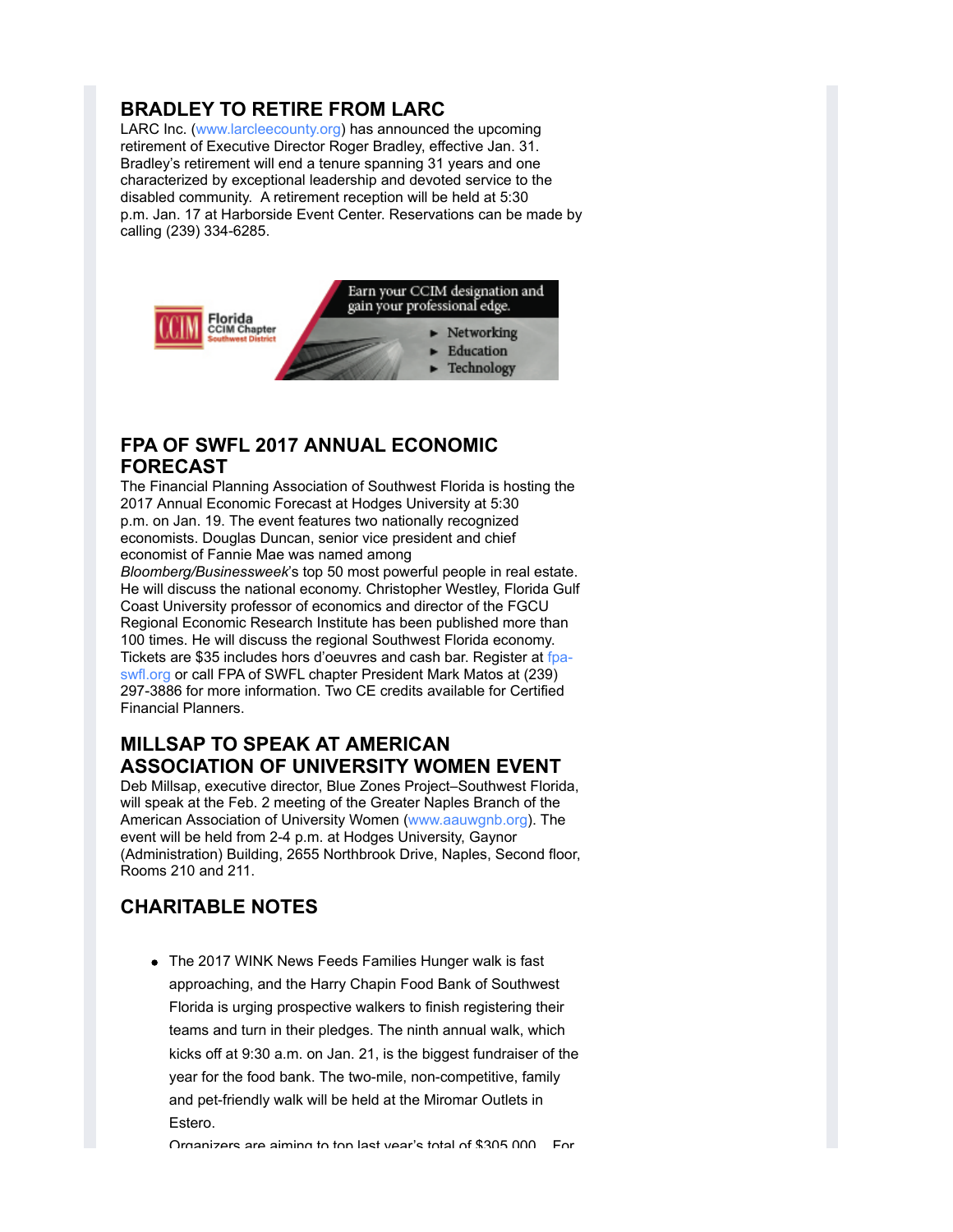Organizers are aiming to top last year s total of \$305,000. For more information, visit www.harrychapinfoodbank.org or contact Marta Hodson at (239) 334-7007, ext. 132, or martahodson@harrychapinfoodbank.org.

- The Golisano Children's Museum of Naples (C'mon) received a \$15,000 grant from the Edward T. Bedford Foundation to aid in the renovation of Mother Nature's House. Mother Nature's House is one of the most popular exhibits within the museum, which has had more than 650,000 visitors since opening in 2012. This special house has four rooms, each representing a different season from a different section of the United States with an array of hands-on activities to experience the season to its fullest.
- The Foundation for Lee County Public Schools (www.leeschoolfoundation.org) has awarded approximately \$70,000 to educators, schools, and administrators throughout the School District of Lee County through its Classroom, School and Department Grants program.

For banner advertising rates and information on Gulfshore Business Daily and GulfshoreBusiness.com. For information, please contact Rob Wardlaw, (239) 449-4145, rwardlaw@gulfshorebusiness.com (Collier County), or Debbie Coolman, (239) 449-4106,dcoolman@gulfshorebusiness.com (Lee and Charlotte counties).

Send news and information for Gulfshore Business Daily to info@gulfshorebusiness.com. Share this on :



Gulfshore Business | 1421 Pine Ridge Road, Suite 100 | Naples | Florida | 34110

Copyright © 2017 Gulfshore Business All rights reserved.

This email was sent to kateewalter@gmail.com